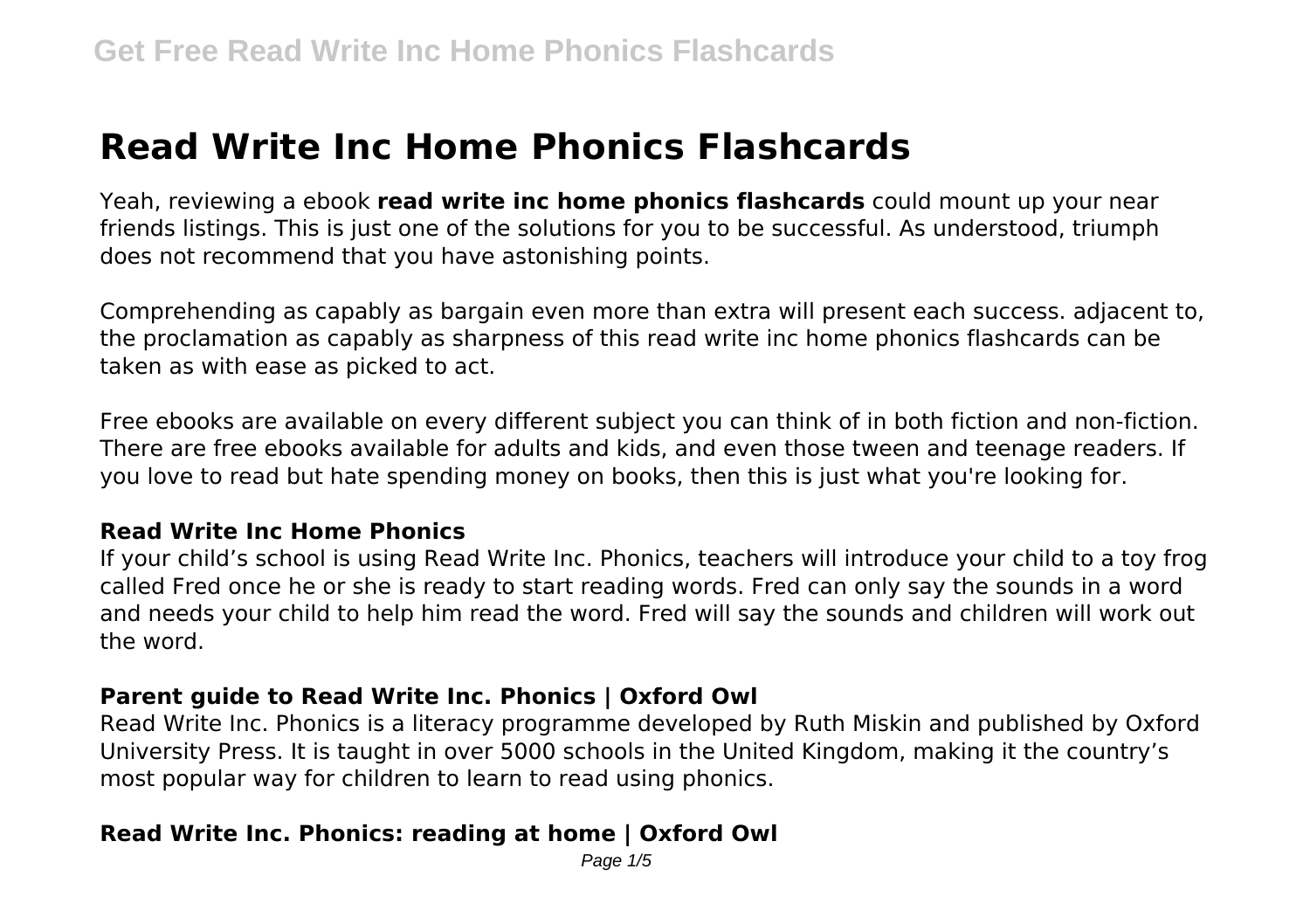"Read Write Inc. Phonics is a highly effective whole-school approach. It is inspiring for pupils if taught with fidelity and with the true Read Write Inc. energy, magic and buzz!" Teacher Hanwell Fields Community School, Banbury, Oxfordshire "

#### **Read Write Inc. Phonics - Ruth Miskin Phonics Training**

Read Write Inc. Phonics is a rigorous program for F–2 that is proven to create fluent, enthusiastic readers, confident speakers and willing writers. It incorporates effective classroom management strategies that ensure participation and fast progress for all students, and comes with comprehensive lesson plans and assessment resources.

## **Read Write Inc - Home - Oxford University Press**

Read Write Inc. Phonics Flashcards are a great way to introduce the letters and sounds that make up words - the 'Speed Sounds'. The cards feature all 31 Set 1 Speed Sounds and corresponding letters to enable children to learn phonics and decode words easily.

# **Read Write Inc. Home: Phonics Flashcards: Amazon.co.uk ...**

Read Write Inc., developed by Ruth Miskin, provides a structured and systematic approach to teaching literacy.It is used by more than a quarter of the UK's primary schools and is designed to create fluent readers, confident speakers and willing writers.

# **Read Write Inc. literacy programmes for 4-11 year-olds**

For more information visit https://www.ruthmiskin.com/en/find-out-more/parents/

# **Read Write Inc. Daily Phonics Lessons - Trailer - YouTube**

Read Write Inc. Phonics is a rigorous program for F–2 that is proven to create fluent, enthusiastic readers, confident speakers and willing writers. It incorporates effective classroom management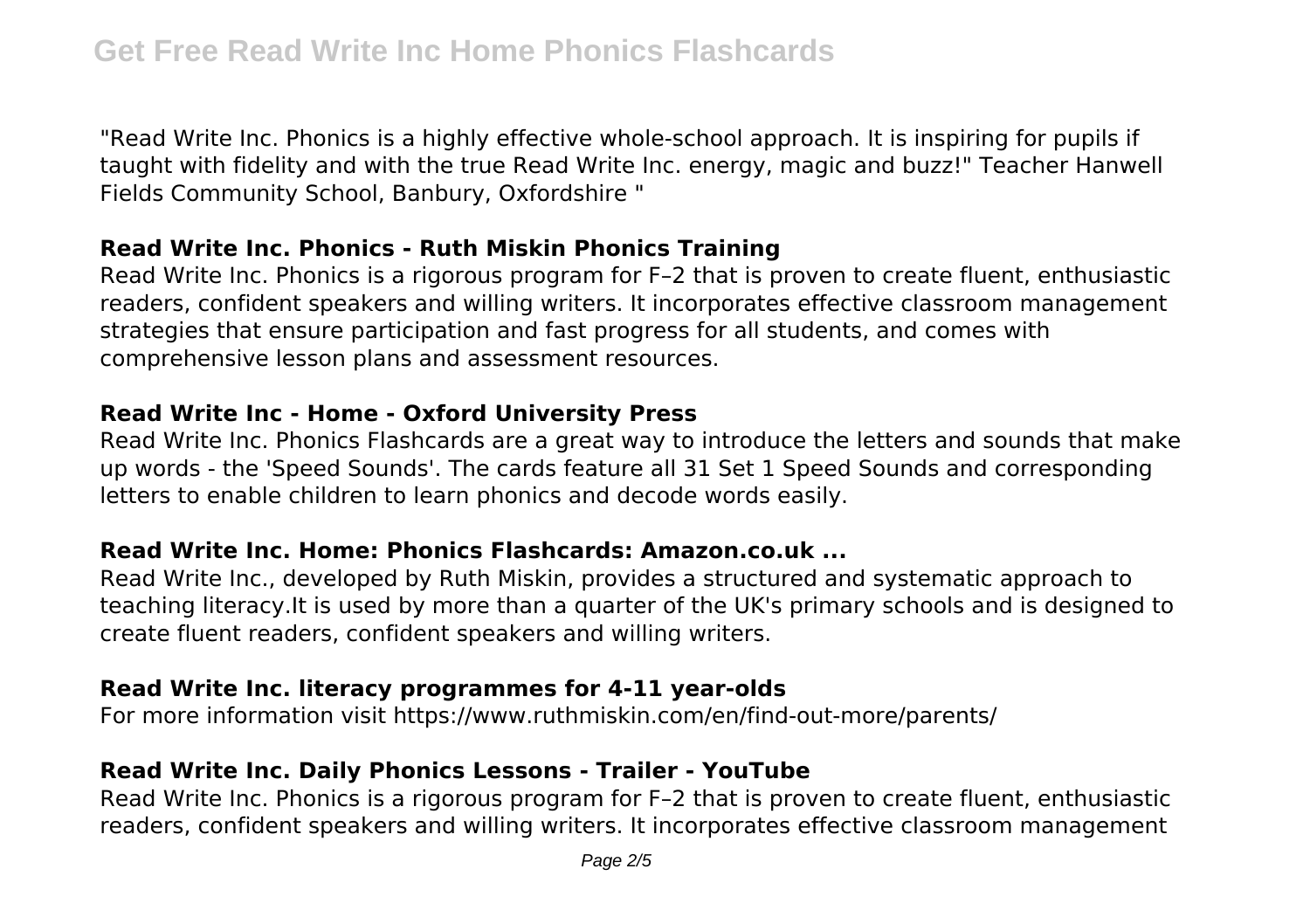strategies that ensure participation and fast progress for all students, and comes with comprehensive lesson plans and assessment resources.

#### **Read Write Inc. Phonics | Synthetic phonics**

Order Read Write Inc. resources. Read Write Inc. Phonics and other programmes provide a cohesive and creative approach to teaching children to read and write. Each programme can be used independently, or as a whole-school literacy approach. Read Write Inc. resources are created by Ruth Miskin and published by Oxford University Press (OUP ...

#### **Ruth Miskin Training - Ruth Miskin Phonics Training**

Using Read Write Inc. Phonics? If your child is being taught to read using the Read Write Inc. programme, you can find books suitable for them by clicking on the 'Levels' menu below and using the 'Read Write Inc.' filter to select the right level. Find more support and resources for Read Write Inc. in our parents' guide to Read Write Inc. >

# **Free eBook library | Oxford Owl from Oxford University Press**

Read Write Inc. Phonics Flashcards are a great way to introduce the letters and sounds that make up words - the 'Speed Sounds'. The cards feature all 31 Set 1 Speed Sounds and corresponding letters to enable children to learn phonics and decode words easily.

# **Read Write Inc. Home: Phonics Flashcards : Ruth Miskin ...**

Explore more than 631 'Read Write Inc Phonics' resources for teachers, parents and pupils as well as related resources on 'Read Write Inc Worksheets' Save the Children's Christmas Jumper Day 2020 × Click Here 11th December 2020 - Free colouring sheets, activities, Peppa Pig and more!

# **631 Top Read Write Inc Phonics Teaching Resources**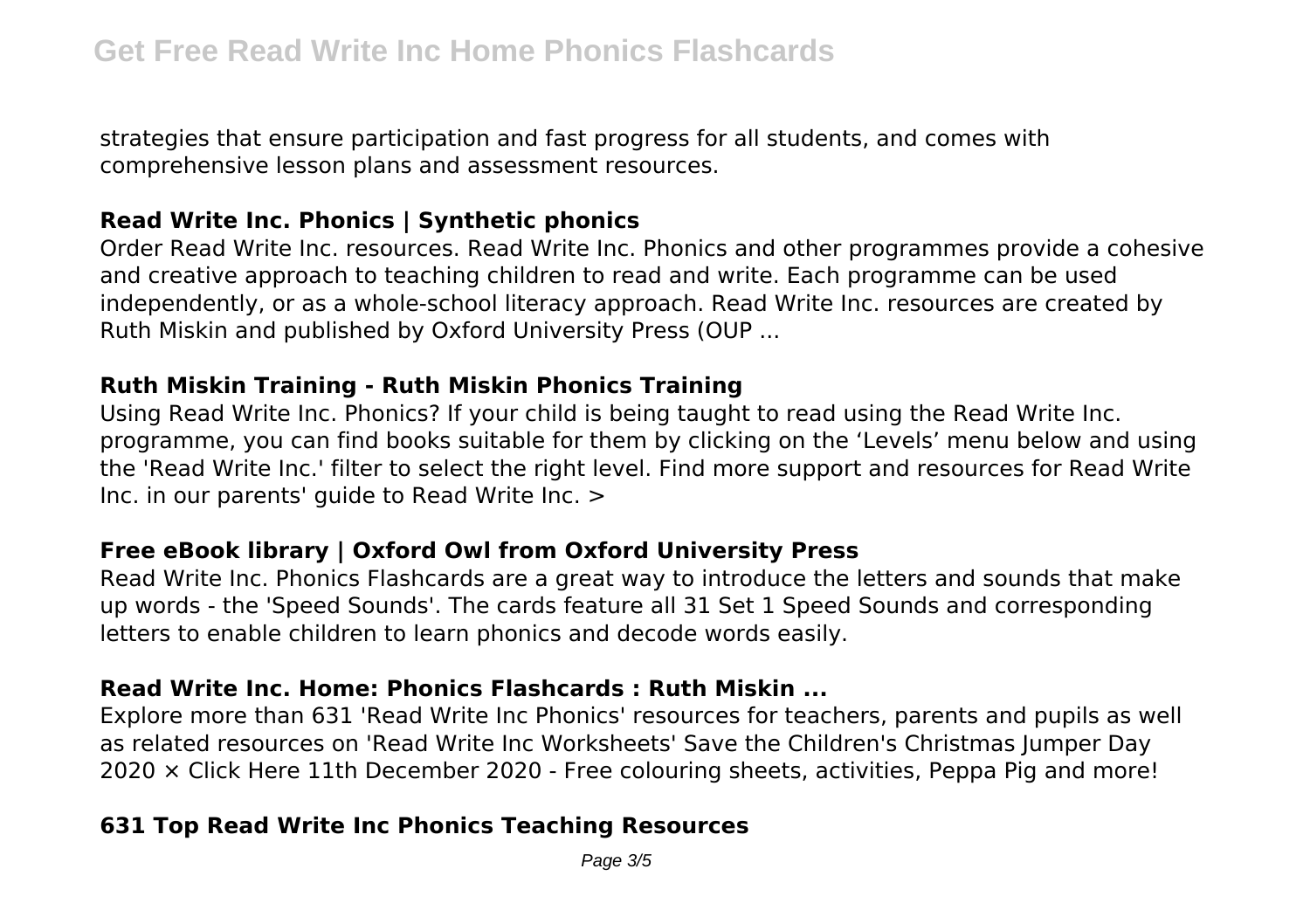To compliment the original set this is a smaller version ideally suited for home school link. With eight cards per page the image on one side reversed with the the sound. ... Phonics - Read Write Inc. Set 3 Mini Flashcards and Wall Frieze. FREE (45) Progmanhuge Phonics - Read Write Inc. Set 2 Mini Flashcards.

## **Phonics - Read Write Inc. Set 3 Mini Flashcards and Wall ...**

Flashcards for phonics sounds (front and back) following read, write, ink.

## **Read, Write, Ink flashcards | Teaching Resources**

Read Write Inc Phonics at home! Dear parents/carers of children in Key Stage 1, At Redhills, we are committed to ensuring that your child has access to the best possible learning opportunities, whether at home or in school.

#### **Read Write Inc Phonics at home! - Redhills Primary School**

Read Write Inc. in action at Treleigh. Please click here to see videos of Miss Philpott our phonics lead, introducing a set 2 sound and word time within a Read, Write Inc. phonics session. Our amazing EYFS and Year 1 pupils have also modeled each of the Set 1, 2 and 3 sounds which you can view here.

#### **Phonics & Read Write Inc. - Treleigh - Home**

Read Write Inc. Phonics (also known as Ruth Miskin Literacy or RML) is a comprehensive synthetic phonics programme that teaches reading, writing and spelling. Suitable for children aged 4 - 7, but can also be used with 8 - 9 year olds for catch-up intervention. The programme includes a range of teaching resources and decodable reading books (fiction and non-fiction). The Get Writing! books ...

# **Read Write Inc. Phonics (Age 4+) | Resources for School ...**